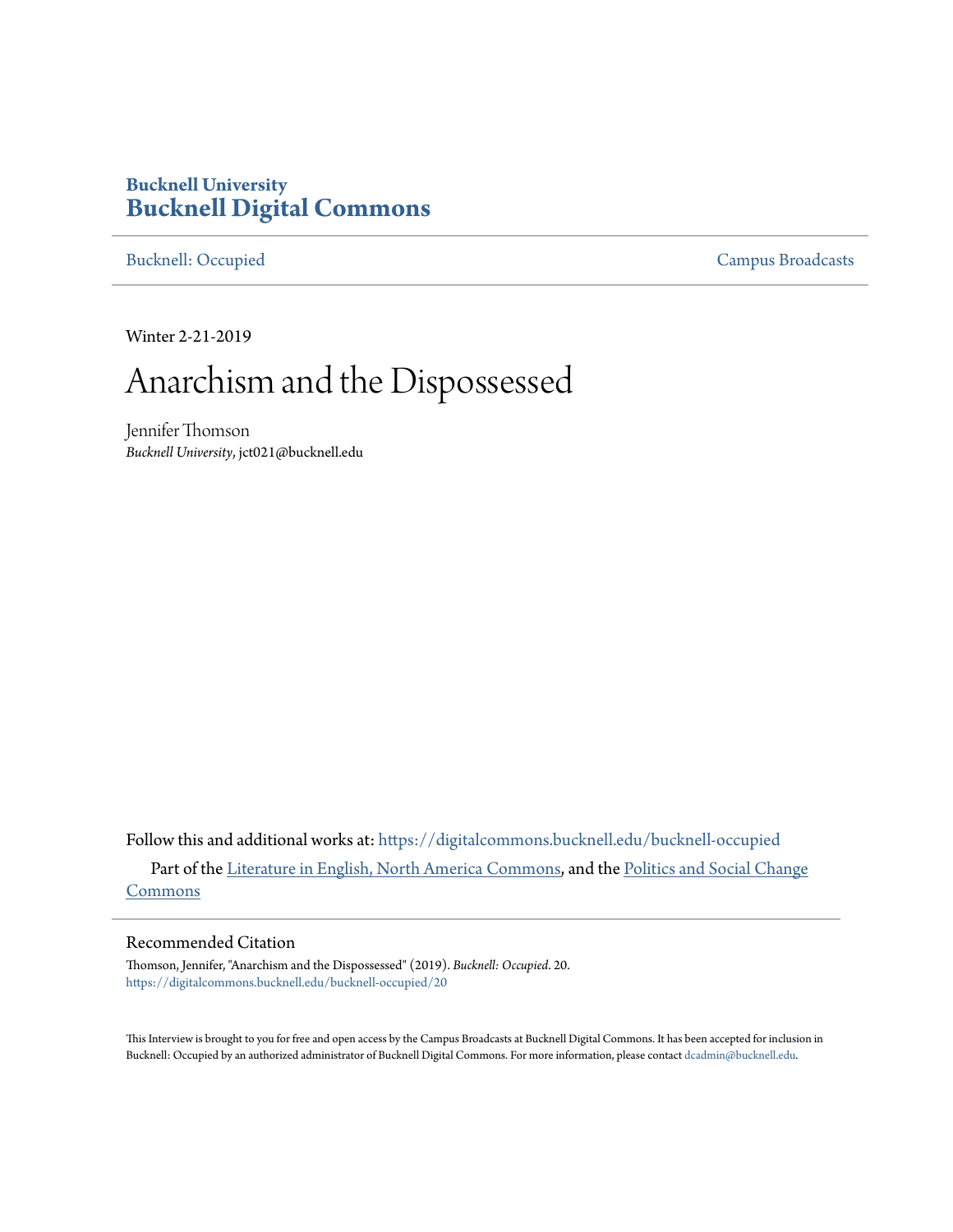**Bucknell: Occupied Copyright 2019, WVBU Bucknell Jennifer Thomson, interviewer (JT) Matilda (M) Vida (V) Andrew (A)**

**2019-02-22 00:57:32**

## **Autotranscribed using Dragon software, unformatted.**

Good evening and welcome to Bucknell occupied here on 90.5 WPP you Lewisburg. This is DJ Anarres. I'm reminding you all of that sense. Tonight is a very exciting show here I have three students in the studio with me tonight. They are all students in history to 68 power, ideology and existence which deals with intellectual history largely in the European tradition, but they are here specifically to talk to us about something they been reading, which is our Slovic wins novel, the dispossessed song and introduce the students to you all listening and then we will have a very exciting conversation about the novel. Also in the studio with me tonight are Matilda Vita and Andrew. So welcome to the studio. All three of you. You, thanks for joining me so before we release her income dive into this book and and before I ask a lot of specific questions. Can somebody just give our listeners, particularly listeners who haven't read the book or who read it quite a while ago just a summary of what it is were talking about this awful all. So basically all the knowledge exclusive to point all else. You should correct but essentially all of these people on nor on Norris originated on Ross. Ross is earth capitalist society formations or continents, and the people of Ross. There were five oppressed, not repressed start revolution and the people of Ross said you know what revolution you can Norris soothingly set up this community on Norris and on an arson and Arctic society not in the sense that you typically hear American burning cars and chaos, but a true and Arctic society functions and so they some interesting things about Norris are that they don't have possessive words raised not to say my hand and because is no possession. Do everything community for their society and the protagonist of the novel is from Norris's name is back and he's a physicist working on some complicated things and eventually there's a drought on a Norris and like any anarchic society where society comes first. In its place studies aside and go help with the drug with the famine and decent farming and he really sees his successes calling and he's been in communication with the people of Ross, so he decides to get on a freighter go to Ross to finish his work on his physics which really would be groundbreaking for the entire universe, and so he goes there he learns of all the problems at first next beautiful because is only shown the beautiful sides of but he joins the workers protest like it's finally suppressed classic of capital society and eventually gets sponsored to us back to a Norris and a lot more happens not to talk forever. Good awesome soup. Can you explain to us why you been reading this novel in history class, yeah. So our class deals with a lot of philosophical ideologies that develop throughout time, and I think it important to contextualize those within like sort of the imaginative capabilities of humans in general and I think often we underestimate literature like this would seem so far out of the realm of possibility for us just because of so many of the social constructs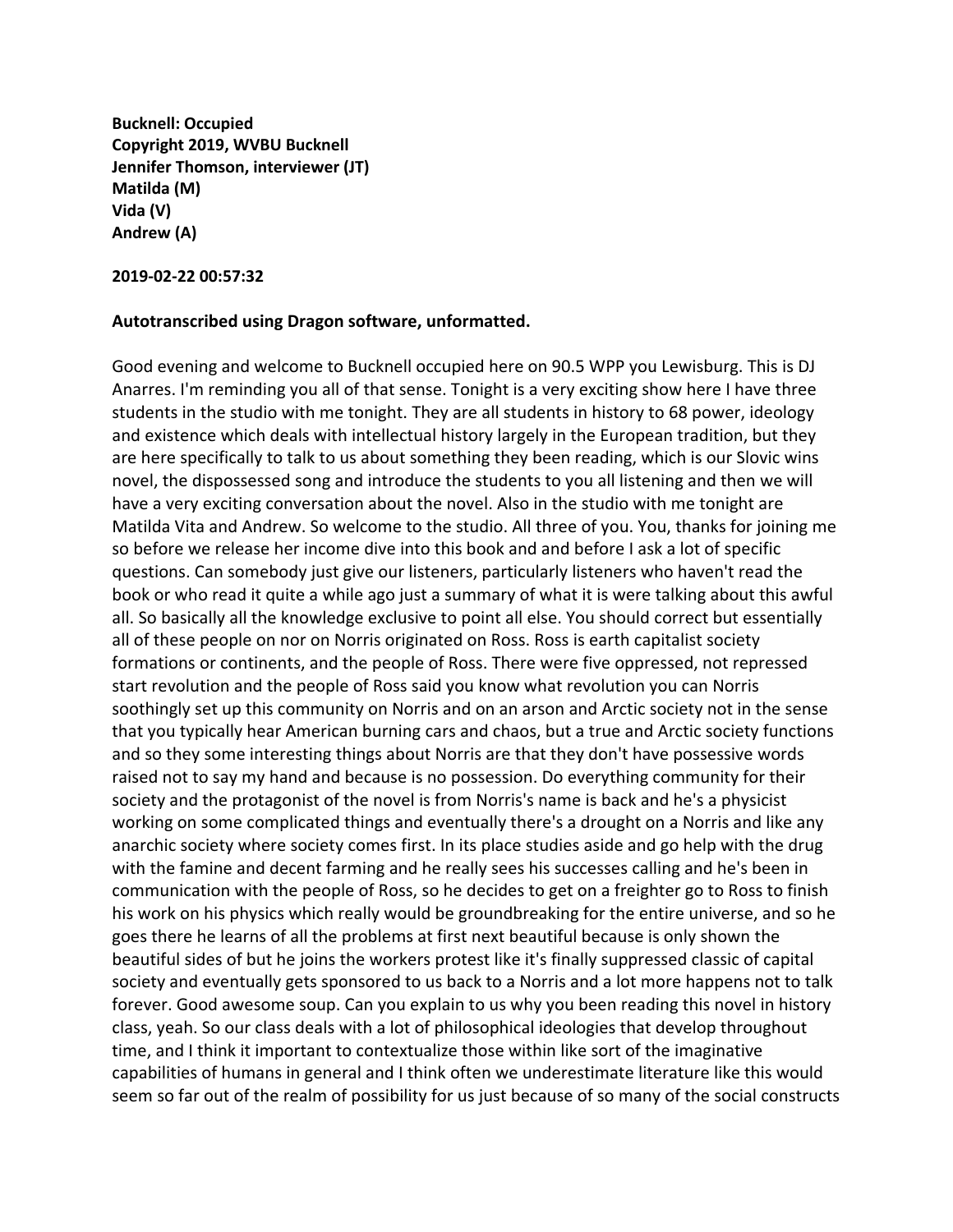that we live under so, but we also forget that at times. Things like Marxism, which we have studied were unimaginable. So I think this just leads us to be creative within our mindset when wearing class and also when were imagining things outside of class in writing her papers and suggested a different lens through which we can look at the ladies theories and philosophies about. I think about. I hear the are there ways in which you think that it's it's actually more helpful to use literature as a wave of thinking through either the present or thinking through these kinds of larger issues of politics definitely think it helps. Kind of like an alternative to what we have now and a lot of times we don't see an ideal structure of such ideas, such as an you don't see it like where like maybe perfectly worked out the way it does on a nice inside think it's a good way to able to imagine and see what it would be like what the values would be present yeah Prof. actually showed us a video of the author. This novel accepting award and one of the things that she talks about in her acceptance speech was the fact that when literary fields are dominated by realist our progress is really severely limited. Just by the fact that new ideas can be brought to light with any sort of legitimate consideration by the public and so I think it's really important and one of the things that she said is that organically and outside the box come face if we do want have to progress in our current system is present controls that's totally true is stuff like that without literature for John Locke another thinkers of our present systems dispossessed was a any different. Just so, how many of you, or which of you prior to reading this novel could have given like a thorough or intelligent definition of anarchism well know for myself personally supporting the novel is the way it was. Present studies letter high school art reading. It was the idea of not being by state right but the way that it was presented to me was that anarchism, when played out was like burning cars burning buildings. But that's not what it is. So I think that I can say that I had an idea or image of what the value is would look like, yeah, I think my idea of anarchism was really limited to certain what I perceived to be sure but I think that has been taking this course and a corset. Last semester I sort of begun to think of a lot of ideas about the nature of human beings as just social constructs that allow the systems that we are currently living in. To prevail to be successful. To maintain their you know like ability to control lesson to thrive. So I think it's really important to think as objectively as you can about what is actually possible was reading this book I thought that the idea of a Norris was absolutely fascinating but same time the back my head. There was consistently thought never happened but if you keep asking yourself why you think that you can't get to the bottom of how your thoughts been controlled by so many external factors that you really start to get creative with the possibilities for reading this book senior so classes classes like this is to request the codes I have read you Goldman throw on the road course is influenced her sewing. I guess I kind of have an understanding that it is nice to read the book and see played out in just a practical sense. It's one thing of the philosophy is another thing to know how it would operate a lot of other things that are not having known exactly what looked like it goes back to same ideas of Marxist values about the way the present a high school education out of high school is just like dangerous violent world where everybody is endangering its constant like violence everything so that goes on to what you said about it being like human nature, but human nature is supposedly so hard, so any one of the interesting things about the dispossessed, is that liquid and constructs a Norris as an anarchist planet but doesn't ever suggest that that's the only way anarchism could play out right but can you talk to us a little bit about what it is that you learns about anarchism from this particular world that she constructs in that novel I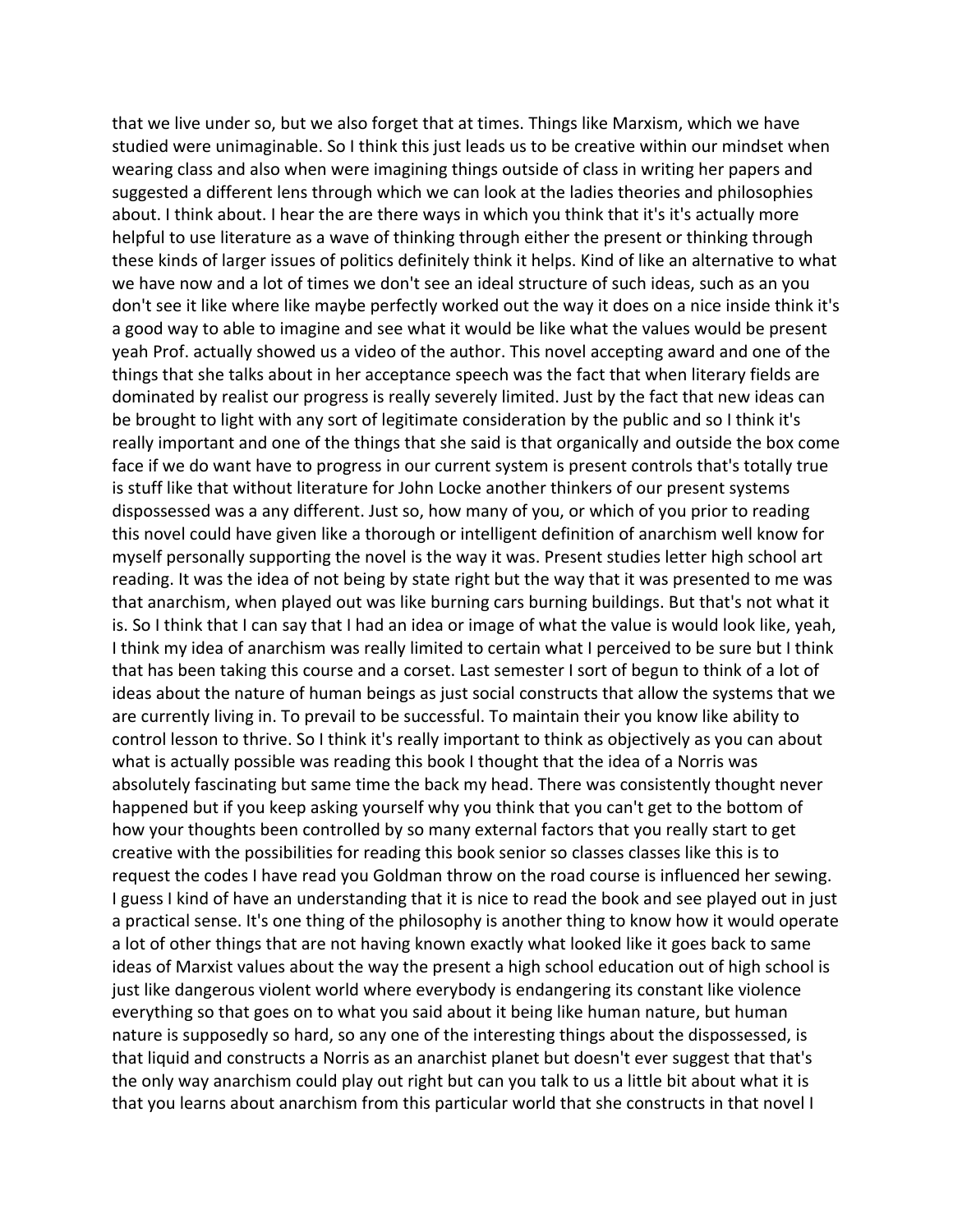think that one of the interesting things is that we found a lot of contradictions like there was a moment where she was trying to publish his physics. Finding thing is and he had a really strong desire to put his name on it and actually got to conflict with another individual or individuals trying to take credit for his work by an ideal anarchic society. We kind of under the interpretation that there would be no possession of that kind of knowledge, and there were other moments like should ask mother connection to him but then not having a like a connection to their biological parents. In a sense because of the dialect not having like possessive pronouns that so I think that was sort of one of the things that we struggle with was is this ideal actually possible, or are there elements of our society today that will always be reflected in this kind is it is capable to suit Plato and I liked how it played out and it's tough for me because you've also read authors marks in class and through reading and you kind of can understand that everybody is unique in their own person and at the same time, people are social role social beings right now. Rightsocial listening to talking so being social. Social beings and theirs? Comes up, especially for remarks to social and told me three think so. So when you look at the society Norris and you say it's not perfect out of total freedom. Maybe that's as good as so something to think, can you ever have a perfect society were also here your each bringing up these kinds of themes about anarchism that are developed in this book and in talking about your prior distinctive what was why is it that you think our society uses anarchy or anarchism in such a negative way will I think it's totally because just popular in America just so same time work on his being popular and some other alternatives to capitalist America and government doesn't like that and they told about connotation and suppressed all core Intel Pro system going on for where any subversive thoughts some so Jeffrey just stuck with that because we have is country needed critical sure warnings similar to best ways to keep you going check and see that on Norris where they don't have government check their culture seems to so badly that they themselves police and souls and so America does that as well by creating the ideal culture that you want Great American gray person agreed capitalist, so anything like anarchism or any alternative to that definitely gets a bad rep and a lot of people can even tell you what some Goldman or other artists were saying and what they're promoting so burning cars Telstra slick people can tell you real social scenes remarks. His speeches about name I absolutely agree that in a lot of cases and alternatives. Today Russian and it's not there not even taught you now so if you really want to find out what actually like or any other type of society but you have what we have today. You have to kind of go right. It's not something that is taught is commonly how to continue. Perfect. I today, so I really think that what lethal understandings is just a lack of trying to understand what the possibilities are all. I also think that a lot of the reputation anarchic has has to do with the nature of what this is were in which courses capitalism. If you think about it literally because of both social and economic disparities in our system with inequalities we have as a result of our capital society if we were to move towards a more equal like society. 90% of people would be better off than they are right now but it's not. Sort of like size nation of the struggle that kind of inclines people to keep buying into assistant promises. The more even though in reality it's really difficult and that mobility is almost nonexistent, but I heard the sad times on Bucknell campus is a bit involved in a bunch of different discussions that we so often make the exception. The reality suggest because this theoretically can happen. That's the thing that defines the entire system because someone in a capital society can go from having nothing to having everything that's that's a theme that were willing to buy into.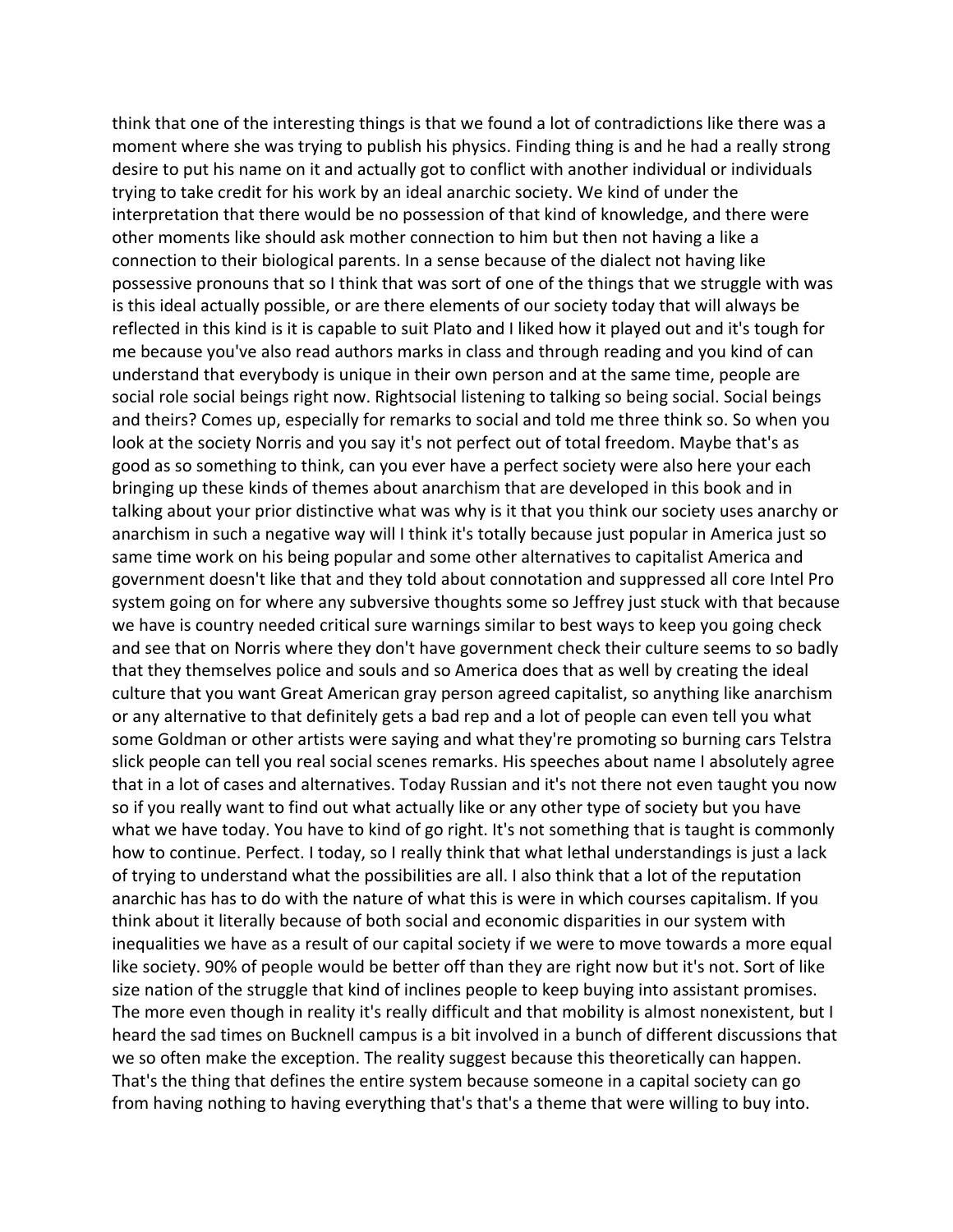Despite the fact that it happens like 1 billion times. Yet, people, people are inclined to to always reach for more as opposed to a very good just quality of life really livable standard part of his people scared her own laws. Check if there was a government murder somebody I don't think people need think people should really need laws to check it out YouTube into Bucknell occupied here on 90.5, WPB whispered, I've got three students in the studio with me tonight talking about Ursula Quinn's great science fiction novel, the dispossessed, and what kind of understanding that gives of anarchism and we were just having this great conversation about why it is that the society we live in today views anarchism so negatively affect uses the word anarchy as a as a stand-in for no hole range of negative characteristics like to shift a little bit and kind of give our listeners a richer sense of different aspects of life on a Norris so the first like to talk about any her world is not only built around thinking about what anarchism would look like as a system of social relations, but pushing two things about what it looks like an old different aspects right what it means for human relations what it means for language what it means for educational processes what it means for criminal justice thinks I'd like us to think through these things. So maybe we can just start by thinking about how human relations and human relationships with one another, play out will I think that there really defined by the lack of property so I think just easily one of the biggest social relationships. We can have with another person is like the way that you live together and whether community or sharing an actual living space, but because of nurses rejection of property. All of the living situations on a Norris rotate so you can choose to occupy adorning environment for a specific period of time and you'll constantly have roommates and things like that and it's what makes people nomadic and because you don't have that space to to return to all all the time. I think that's another aspect of life that makes you not lust for for things to put in that space, or needed to fill that space with hoarding corded items and things like that but it also makes relationships between people much more casual if I were to walk into my dorm room and incentive roommate. I have lived the entire year being in there was just a random person. I personally would be pretty, far, but on an artist. That's a regular occurrence and there taught to build relationships pretty sporadically. Just based on the fact that there is a common humanity between everyone, and I think that's something that's really, really unique to that society and something that we deftly don't have here yet another one example of the way human relationships example by on Norris should back the main character you go to flashback a certain point when he was going to school and their learning about prisons on the first time and then this idea that like one woman, one person can have so much power dominance over another person real that him and his friends actually like to conduct this experiment and they lock one of their friends in the crawlspace underneath their school and their friend. He wants to be locked in yellow lock and and for Shabbat. They let is crazy for him. When they let this boy out eventually. 36 hours later and can't wait must be like for one person to have power over another in that exam and so that really doesn't fly. How on there really is no there are no power struggles between human relationships. There doesn't relations are you talking about relationships. Sex got Steve so just really have always should back. That's not the norm water times give the kid off to the community childcare so the society they chose to stay together in this relationship is their child is not really the norm more casual sex and that comes down to not possessing sex as something is very hard for us to understand we say, my wife, my girl's society of woman there. That's just totally not going down here here's somebody on planet over us talking about like having what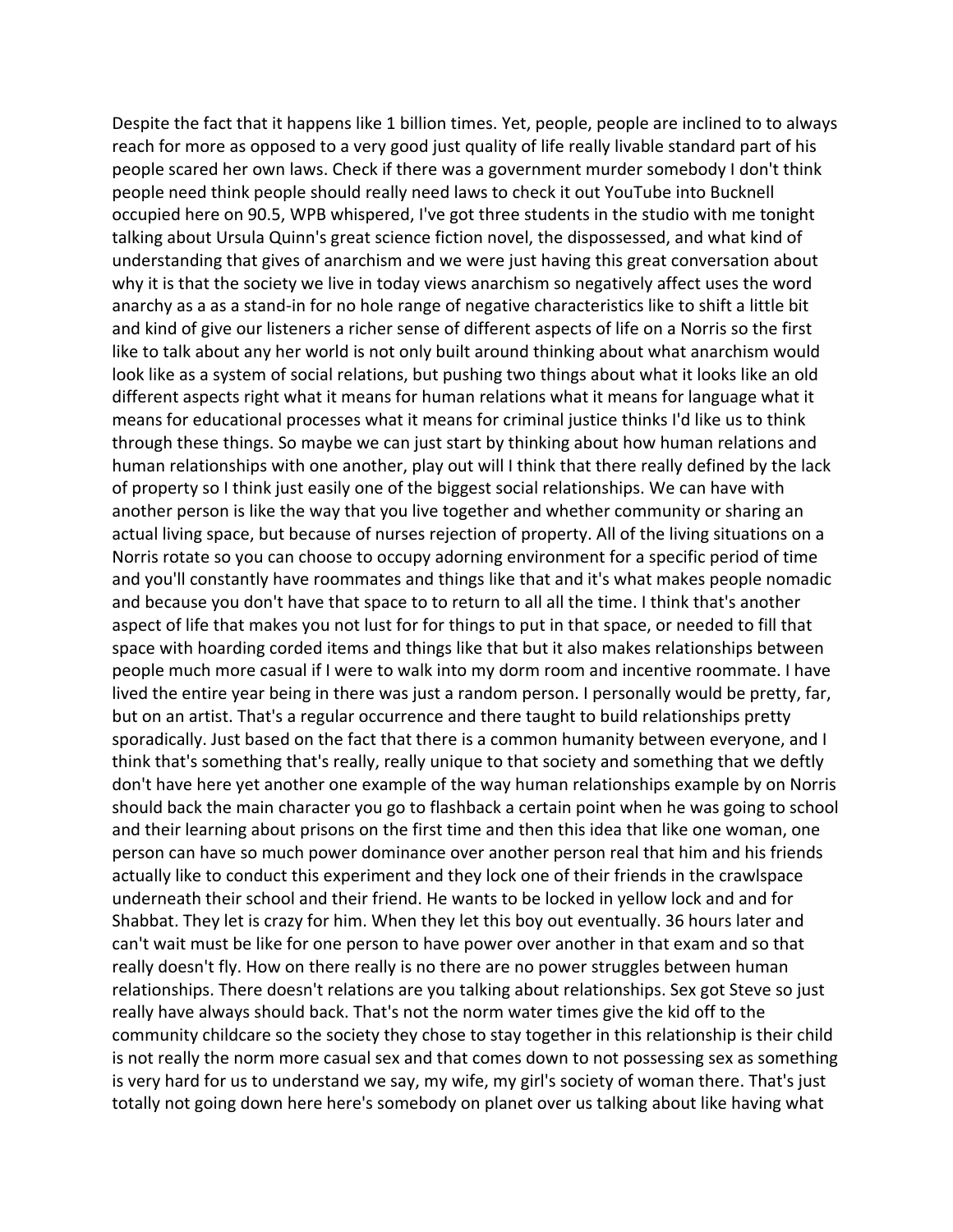you have her music. That doesn't make sense in my language say that and something I always wondered was I do like this freedom is no possession occurs between people special on Norris's take away from a relationship can have little possessive, at least I know those interesting to think about and deftly saw him get more emotionally attached usual. He finally decided to partner up with his wife never summed up the emotional prison seen a few others. Human relations that's really got emotional which punishes but also little sex everybody on heterosexual homosexual but again they don't possess sex or you can have sex with another manager heterosexual big deal. Consumer gratifying showing trust him. It's not like this thing that you possess is so like sex is never never really say I like sex. This person to take the idea possession outside out picture okay. How did this play out this unit the relationship or the absence of possession and relationships that play out specifically parents and children will should I cut interesting relationship with his mother. We mentioned earlier, she person at one point in the in the novel and had said that she was proud of him and that's always something recombinant. I personally like to hear my monthly astronomy. However, he was really taken aback by his because of the fact that he think that any relationship that he had with the person constituting that kind of emotional response out of him. She didn't. She should have the ability to validate parts of him because that is sort of possessive and a sense and also he didn't really have a relationship with her, so he didn't think that she had any reason to save and he was literally motivated to leave the planet because of how awkward he felt in his relationship with her, but then that is contrasted pretty nicely when check decides to have his own child and then feels inclined to be possessive. So I guess it does beg the question is possession part of our human nature and is it something that occurs naturally when we have children you might also adjusted to push back a little bit against that with the way the book is framed itself right it might also be that because the population of a Norris is so inclined to think about everything on it were us as being about possession right they refer to the people who live on worse property areas right so because they're so inclined to see everything through this lens of possession and then thinking that possession is evil like for them then to feel a kind of more extensive connection to someone gets filtered through that idea possession and I'm not sure if that's even useful way to think about it right. We might even push back in and say maybe that was something that people in our Scott wrong right maybe that's not actually necessarily always about possession when you think about goes back to how their culture all governed by what their culture tells culture tells profiteers. This bad survey with their wives to not trying think you realize example that we could use. It's kind of like a much lower scale. Think about countries and cultures were maybe you sit on the ground in America just told to go experience and find out in humans is have a similar thing to never experienced it told a story free thought is being controlled. Connotation goes both ways also say the same people are told that living site such as a Norris is, whatever it may be like barberry now now but you know those both ways. I can't see the other side seems impossible. Ways something interesting that we talked about as we were preparing for the secessionist is not a social justice issue in itself like no matter what the system is is it oppressive when people aren't offered an alternative like is is every choice that you make following your birth on a Norris actually not really legitimate because of the fact he didn't explicitly choose to be in society. What happens to people on a Norris who decide that they don't want to live in that way lose jobs is one character who really doesn't like people so drives a free truck and usually is just ocean goods is food supplies and scar three mentions that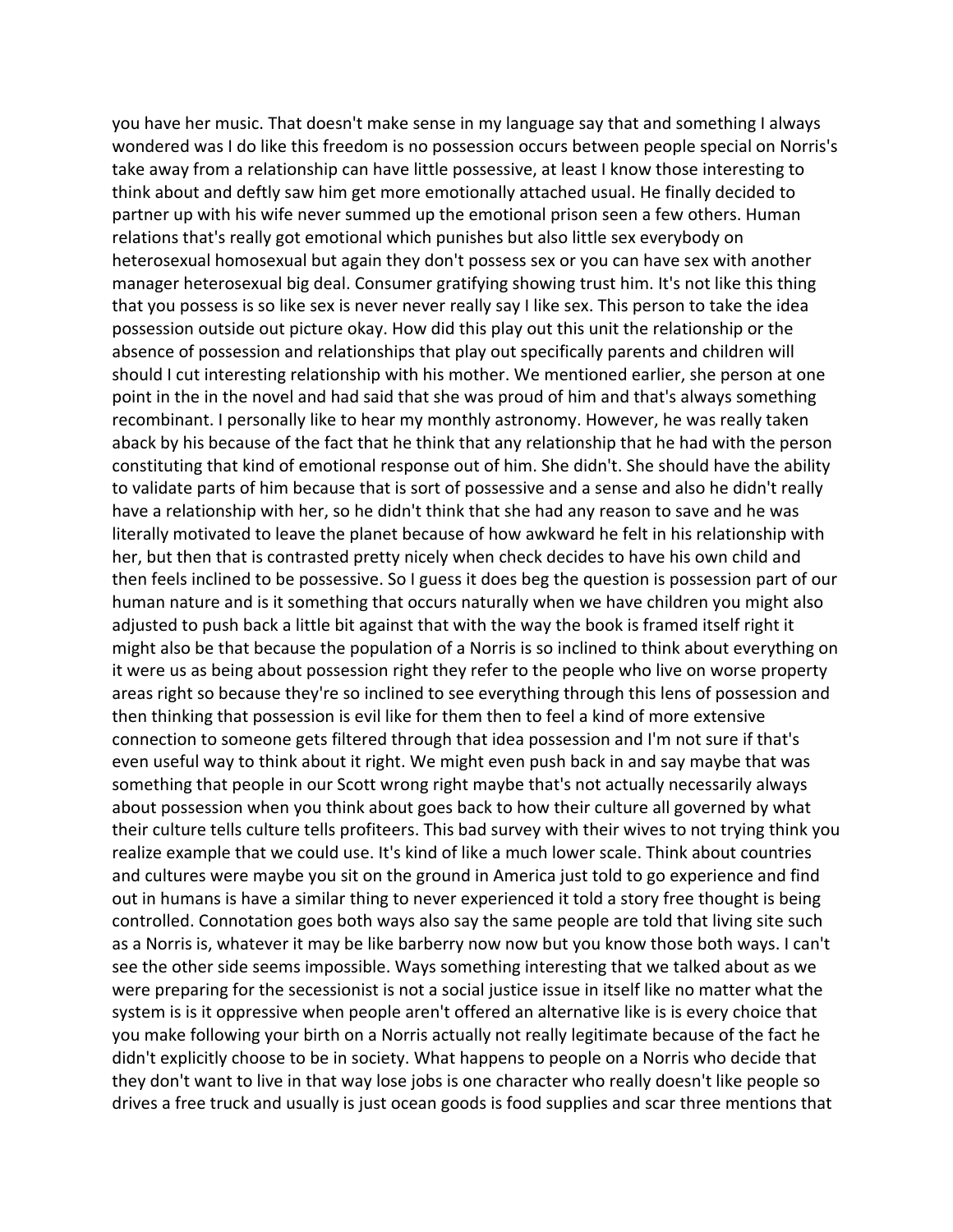occasionally people really hates so there's a place for them and they can also live on the outside of society, not something that you don't really have here in America and you don't want the system to bed taxes or something, but here you can go live wherever it comes down to surviving so there's some freedom in that sense and it's hard to say that they're not free because they're not given the option problem profiteers profit Rotarians is few derogatory words they just given the idea that it's good they don't have means to do it. So to give a brief break from public service announcement and then we will be back to continue the conversation. Like okay fresh and perfect for little Riverside shooters relaxation you drill is all so like this you know I will roll you okay just as forced to learn more about the force force for service you two didn't occupied here on 90.5 WPB Lewisburg got three students in the studio with me tonight Andrew vitae and Matilda all talking about the great novel dispossessed. If anybody out there who happens to be a fan of the novel or who just wants to talk about anarchism to give us a call here the studio feel free. The numbers 570577 3489 so to get back to the conversation you preach you to mention different examples of the way in which language plays a huge role in structuring consciousness in society on a Norris can you talk about that in a little more detail. Right. How is it that I mean always leave a speaker different language than the people at Larousse, but how does their language function in a in a different way and one that we ourselves as speakers of English. In this context are quite unfamiliar with. Mainly, the difference is that they don't have language. For example, we mentioned or they don't say my mother the mother they don't say my hand hand in this again ties into the values on things being more communal not possessive, you know, so nothing one of the biggest differences I would say in that language that really likes that part shows there culture the most in terms like sexual relationships and how we did talk about how these were cockily which actually helps define it as an action that is done between two people. If you think about it in terms of the way we say we say I had sex was literally mean possessing something and I about the implications of speaking about it in that way, what's on the fact that that would have on my interpretation of what it is is a concept something you can get something you can unjustly take from people, but we were talking about in class we we sort of question whether or not I the way that we talk about things actually has an effect on culture and what a meal he brought to my mind was a feminist researcher named Jackson Katz who does research on dialect around sexual assault and he says that one of the most problematic things about like sexual assault. Culture is that we talk about rape as if it's something just done as opposed to an action that is taken by vigil. She got raped she was great, as opposed to return and so I think that you know our culture of victim blaming is really encompassed within the statements. Even if your completely, consciously siding with the victim. There are indications earlier which has, and I think that's just like an interesting parallel to drugs because it's something that we can make connection with our current social climate really interesting language what their language. Language always represents what were thinking. We don't have words for things you do and do possible work for and if I know this is not with things you don't do sooner words totally reflect on their language further ideas. And it's funny because it's hard for me to swear on this point ask again. Sex is so open and casual users derogatory term do here a lot and just interesting about that reflects and how does this play out in education. I think what what is it mean for children to be educated society will kids get to choose what classes they want, they'll come decide a few points as teacher is one you teach this teaching and it's interesting because never work in our society to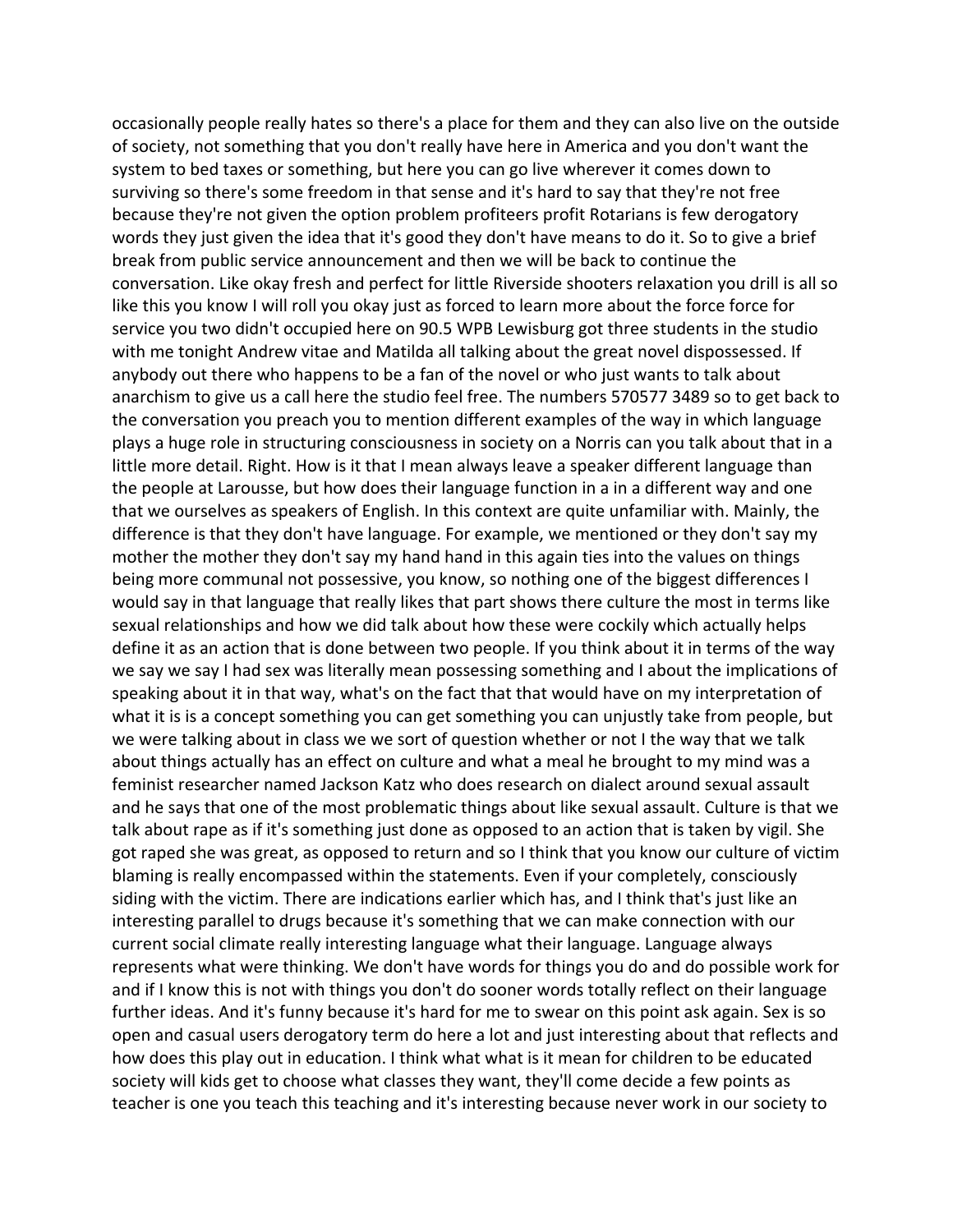chew on us, but their society were everybody's here towards helping each other. Kids want to help each other so they invest themselves in classes and things that will help so they don't need as we think of all the support know we have been something going off and money. That's what were here graduate education then they don't need the prospect of getting money the prospect of helping you and work so pretty well for your sons function for all. I think one of the big fears that we have about that certain educational system today is that just when do you good enough job at making kids smart by education now is such a commodity are school costs over \$70,000 a year which is absolutely absurd. And the reason why were willing to pay that much school is because we see it as a stop on our way to being able to provide this subsistence for ourselves so we got a college pay that much money for college be expecting a job after college, but I think that so many aspects of an anarchist society take that pressure off just even the fact on an RC don't have like capital currency means that you don't earn things for your labor. You are giving things as a right because of the fact that your member society. So when their survival is guaranteed when they know that they will be starting that they will be homeless education become something that you can utilize as opposed to something must be engaging in order to ensure that you are dying and I think that that's when it becomes actually truly successful and you can start to delve into subjects be imaginative with that, as opposed to doing in him like a testing way where this is the truth. And this is what you know you can question it. Without the threat of failing them because you don't think the material is true, you know, I think that it's it's a really imagined way to educate children. Interesting. We got sequence is interesting because education on an arson is not seen as something that deserves more than anybody else because you think that because this actually had a bit of a debate class over what this term means that the term use it a lot in the story. So there's an example where he's being told utilizing because exactly what it was that like another student something on those lines and come to consensus about what the term meant, but it's pretty much just give education is not more deserving than anybody else and you're not more deserving because you think you are a threat you like, defining arising ego means self society. You could say that they collectively have one you go society so you are as an individual on a Norris you are creating your own self and yourself doesn't align with society, then you're having selfish against the needs of everyone else going on site culture protrudes like we mentioned since Jeffrey points were shot. Document Dr. tells know your shot is shot good citizen was so pretty much as just being selfish. There's much more complicated than that. It's just anytime for any reason you choose to isolate yourself from a larger group, whether that's good or bad. Their instances in the book where Shiva felt shame and that was also defined as ego so we talked about these very specific areas of life. They intersect, but in general on the broadest level. What does what is human subjectivity look like on a Norris and how does that. How does that differ from the kind of subjectivities which are readily available to us in this kind capitalist world I would say the most clear example is people deciding what they enjoy. And I feel like that's not a liberty that a lot of us get to take any obviously in a university setting interesting to talk about it because there's so much, and some what major you choosing what even a study but still, all of those other's options that are available to us. First of all, our preapproved by the University and second law there all meant to make us successful in the same way and that is by earning us a lot of money by because all of the members of our society contribute equally to like the function of the society people then are at liberty to go and pursue other interests whether they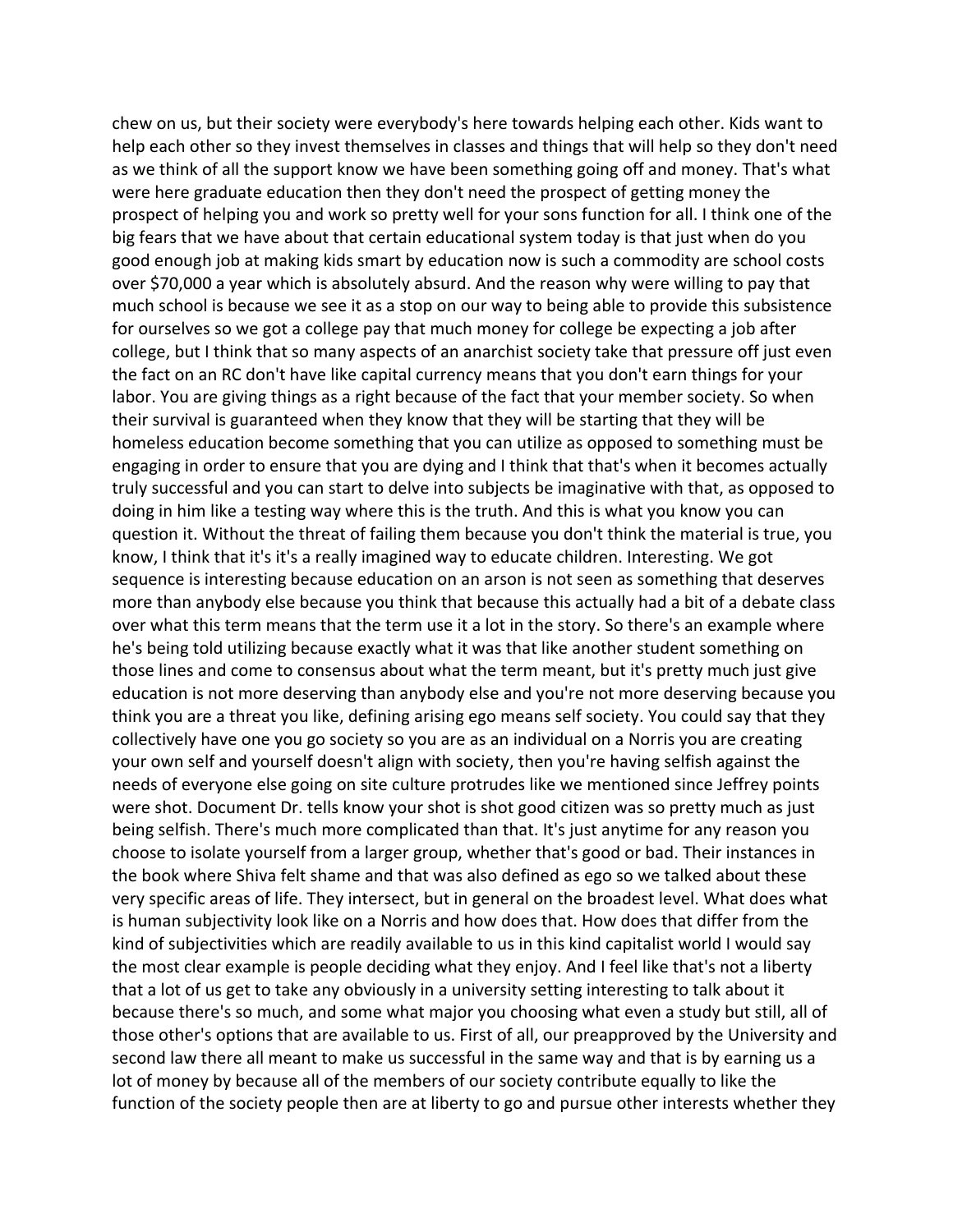would be seen in a capitalist society as like functional or bike beneficial or something that makes someone successful or not so I think I think that is the best example subjectivity and it's interesting today in our society on the subject so solvency America laws are subject to those laws but in anarchism golden says is false sovereignty of the individual, not of this mess. What you see on Norris were the individuals of total sovereignty they can do their work postings if they want the subject. There is no prison there's 13 camp. Check yourself into. You have total sovereignty. So when it comes to being a subject you're not necessary subject of any system other than this culture talking about people tell you is not fitting into this culture. In that sense are subject to one similar to the culture and maybe some one vendor will to do so. So, are there particular ways that you noticed how you thought about your life changing. As you read the book is a dire class doesn't questioning life now. Definitely it about. Also how you view yourself in any how you view relationships where they really for. I mean in this is STC and I know that my mother, it's interesting. Just the kind of many realizing why my relationships. What is the purpose of them and like what you get out of them. It was really intense like version vendor. I would say the biggest thing I grappled with was why do I want the things I want and why do I think that I have to achieve my goals within a certain timeframe. I think there so many interesting social constructs. Think about like the most interesting to me is time. Why are there so many deadlines for certain successes in life, I mean graduating college in four years. Getting a job via certain time being married by certain time kids by certain time and then eventually I guess you're just out of time and if you did meet the deadlines. It doesn't really matter. You're still on, but if there is something that you want to achieve over the course of your life. There's really no reason why it shouldn't take you as long as you needed to take you and I think that something that's really amazing about Narcissus that while they are completely secure in their standard of living and situational things like that. They're just at liberty to do whatever they want and pursue whatever interest they have for as long as they have them with little or no success or massive success, and it really doesn't matter. You one keep thinking about so one point should is talking to his friend and noticed that everybody in this on this planet has names generated from your computer is names or possession lies in your name known also as but anyway she's catching up with his friend and she back his heterosexual and homosexual, and have a great time talking all night and just to show the friendship chivalric copyrights. So even though she's heterosexual and made me think all, why would I not not as nice person and it's weird weird situation of most cells into some real-life instances, especially when picking up America that some people felt there was how to have sexual experiences show solidarity with their persecuted friends and suffering. Home should think about not doing it just why wouldn't society once is us also shows how far are kind of thinking can go also chosen contradictions we found on Norris right now. For example like works with a scientist right how how do you like getting a position of power where you have some knowledge like they're working on string theory & how do you how are you people everybody. If you hold this man's knowledge I and I was a contradictions survey also shows like it was interesting to think how far can I really think you know how many times can you ask why yeah before it's just not really good point right like both example itself, but also what it what it reveals about the kind of collective thinking process that the novel obviously generated from your tuned into 90.5 WPP this is Bucknell occupied TJ Norris talking here with Matilda and Andrew about the dispossessed, so if you lived in the book where would it be and why this for a while so few places you can on Norris. Of course the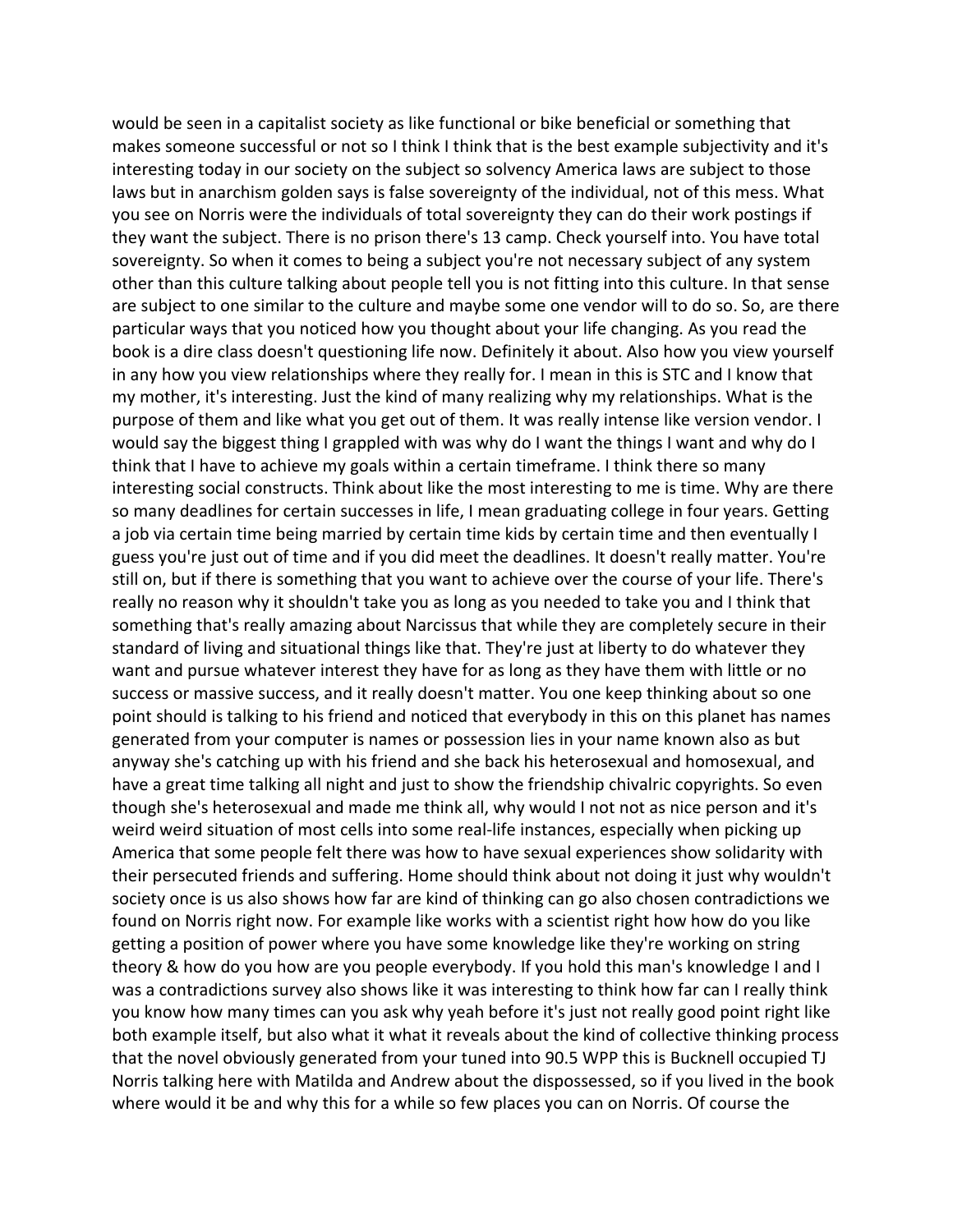planet with young and anarchy censored us and then there is Ross reaches capitalist because few countries trying to pronounce the names and something to those that were botched sorry so I think personally, and we can over the distinction where would you live now and where would you turn think most of us, no razor kid on Norris. Is there a clean slate introduced capitalist suck it up and people, but for us when Archer gone to the present sensors. We've Artie all been introduce the capitalist mindset is actually where that question of if you're not given a viable alternative. Is that still oppression and that's where that question came up for us. So I think I personally have no doubt that I would introduce in my child to Norris before Russ just because I would want that individual to be able to be liberated in every sense possible so not be tied down by ideas about money or education or social constructs of what their relationship should look like they should feel toward certain things so that something that I wish I could feel bad something that I feel like if I pushed myself to trying feel that way at this point, as I developed it would bring more pain that I think good things. This is something we were all really. Although the Norris seems like something we wish we could live on this point it's too late. Hard to like at least for us all kind of said it would be like too hard for us now to adopt to such a planet, but for child was completely clean slate like easier to commence in early July. It would be the ideal because it would be. Weather is like the least suffering competition and violence only 20 years old talking like what's going on here taught not blaming you and I'm saying like what what's leading to this defeat is a right because another way to think about it would be to say yes like this novel that you do have all these kinds of reflections about your own life and the way in which you don't you wish you could live and then to look outward in and find social struggles which are fighting for 70 some aspect of that. I think a lot of it is encompassing the way that we define success. So, because so much of it is from an early age. Your grades in school or you know your link ability to win a soccer tournament or when you graduate college but what you getting paid right out of college. Things like that. Just when it's not as tangible like that in the society that is anarchist. I feel it would be difficult for us to validate ourselves because we've been trained to do it in such a specific way. As unfortunate as that is stork not rely on what you sure Crawford's broaden and have this freedom never so use but don't know I think after college, especially being so stressed out and everything. Maybe if somebody came up to me on the street is down the street where you working 9 to 5 more time and brought food's last community I wanted to switch a little bit away from the novel to actually think about anything you'd brought this up at the beginning of our conversation. Her speech are some of the speech before the national book foundation so she one there. They are born there metal in 2014 and she gave a speech and it was action quite short's acceptance speech, and much of it was about pushing back against the commercialization of publishing so she's very much talking about that. She was also talking more broadly right about the point of fiction and in particular about the point of speculative fiction right. The significance of that kind of fiction to the world today so wanted to read all the quote I know the three of you are familiar with this. Our listeners not be in the night. I like to hear each of you to reflect on what this means. So what she said was a hard times are coming when will be wanting the voices of writers who can see alternatives to how we live now can see through our fear stricken society and its obsessive technologies to other ways of being and even imagine real grounds for hope will need writers who can remember freedom, poets, visionaries, realists of a larger reality. Powerful stuff. Have freedom to write whatever you want using most powerful tool freedom to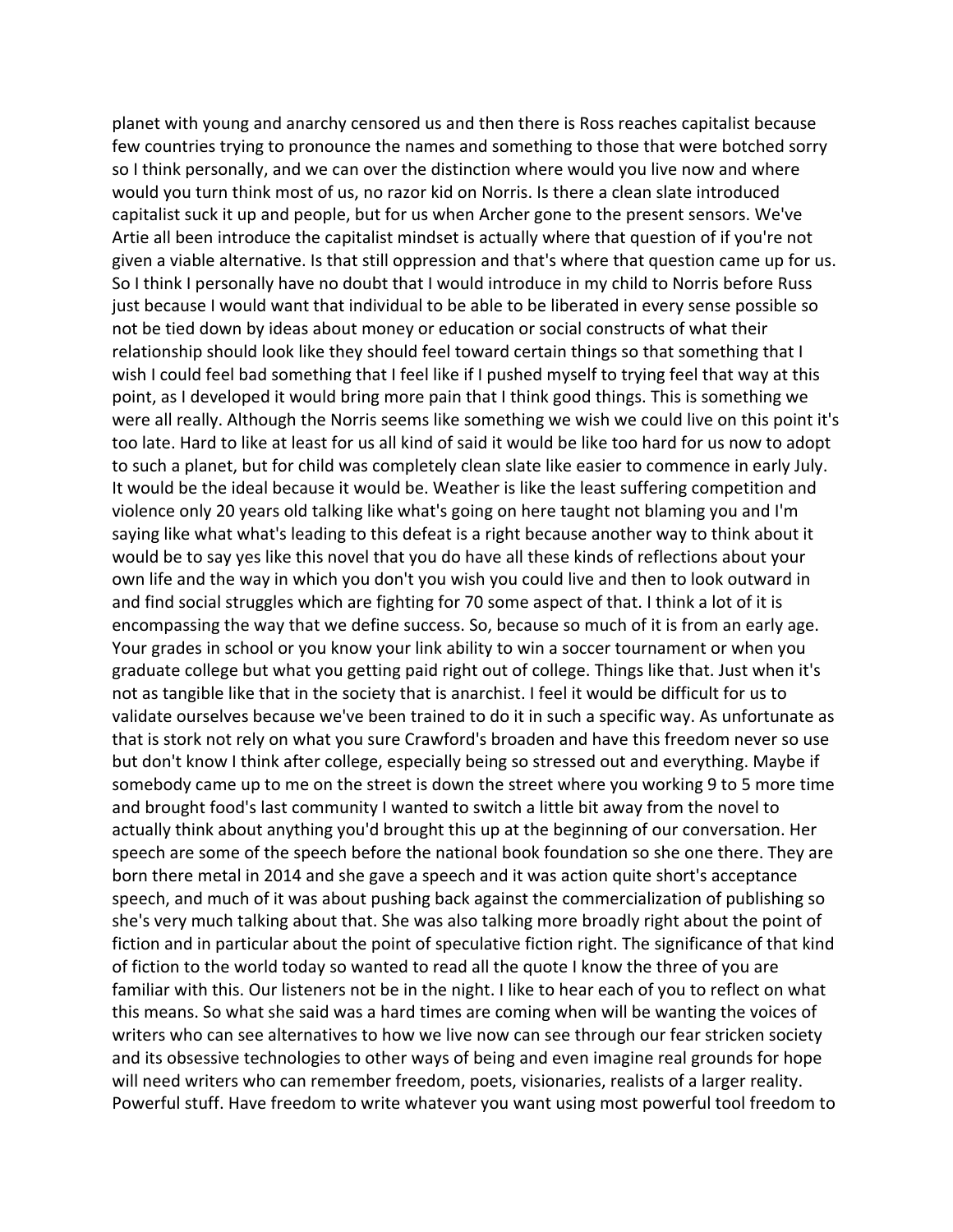do that you're going to get narrowed in boxing boxing and euros now on real-life descriptive son comes for news choosing what's not there choosing to use of working society go from there. Your ideas so Stephanie and her speech was superpowerful she was saying don't let people control what publishing she called before the audience, which was awesome as always really important and it's a broader message to you need no goals of toys, I think, and you really well. The idea that through literature ideas and that's how problems no matter what the problem at hand is that she's talking about our reference to referencing to literature is really like the best way to spread mission will talk about that. I neatly started thinking about the actual limitations human brain are. So we hear things on the time like you can't imagine a color you can't see or you can't dream of a face that you haven't seen and I think Andrew said it earlier tonight right you said I can't do something I don't can't imagine a word or can't imagine something just don't deal but something I think it's super super interesting. You can take all of the things you can't do and put them together to create something that independent organic and unique to your thought and I think that's exactly what the author of the dispossessed and should push all of ourselves to just because there is so much each visual that we suppress or restrict. I think that's one of the true and only limitations society is the fact that we don't let people think in the capacity should be never interpreted anarchism. This way I would never seen this side of it. So in our last minute I'd like to ask you all to reflect on one thing. Thanks so she's either you been talking in all of these imaginative and articulate ways about the novel as portraying other ways of being right ways which are also complicated and conflicted and problematic right but is presenting this entirely different kind of universe right so if it's been this experience for you. This rewarding experience to to take literature as a way to know. Think about the present, but also to think about alternatives like what for you. Looking at the world you live in today like what are some of the ways in which humans need to radically rethink how they are on this plane. So, just to name a few are just mentioned this planet course on planet rethink whether you believe in climate change or not you have to consider the space to run out of resources grown simple. You can really do some to rethink that. We also think and reevaluate. Especially in America. The words we would live by all men are created equal, but is that really true when were bombing certain people and when were saying surgical don't have a chance to grow up in an area with good education, clean water to drink and reevaluate just one sentence that really governs by then searching start on a really small level. I think that one of the most threadlike painful experiences for a lot of students, especially grown-up businesses. This theme of comparison. So I think it one of the things that we can do first light in terms of operational way to combat this problem is just by stop caring about your grades stop using them to define you. Things like money stop using active pineal and then I guess as we move forward more critical ways to judge one another that don't involve like an exterior party to judge that person again to be successful relative to someone else. He can feel successful because it comes just to feel successful everything Andrew and BSI kind of just like wrapping a smaller scale is just kind of membrane say amen are created equal. Everyone has to be given equal opportunity as well. And you know you can't look as some people as undeserving or the deserve to be a robot. Not all men are created equal and also means but I just talked little bit about education. Education stop modifying education that's creating a bigger divide. You know bigger class conflict and that manifests itself in some ways, so my opinion one of the smallest, easiest ways that we could start this change is through education and making it accessible and